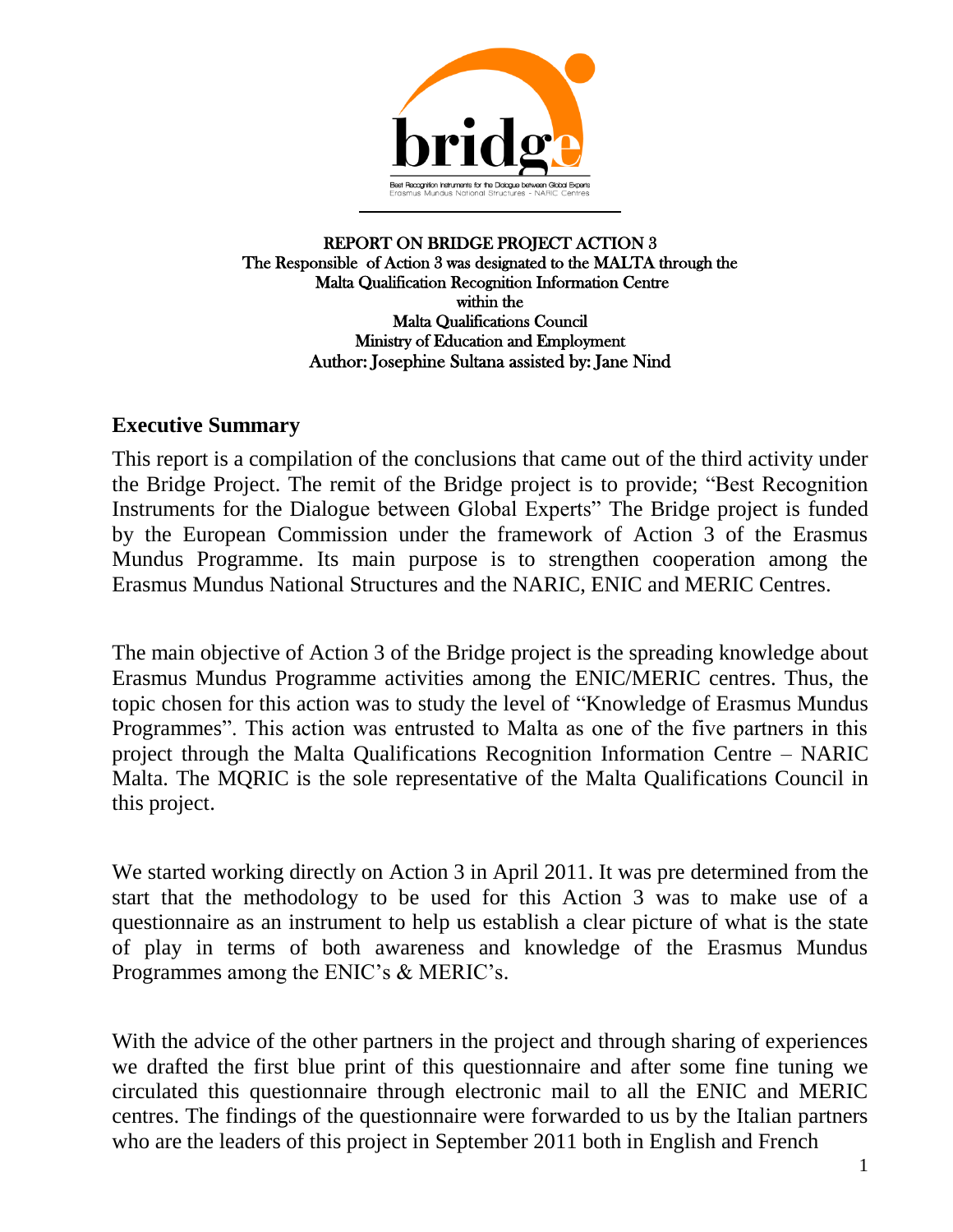Language. Then we started collating the date received in due course and did our best to compile in this study all the replies and the comments expressed by the same respondents.

In order to make this piece of work a fruitful one, the study is both quantitative and qualitative. Thus the questions included in this questionnaire were chosen with the clear mind to analyse the level of awareness and the level of communication among the ENIC's & MERIC's. Another must was to analyse the evaluation and the recognition aspect of the Erasmus Mundus joint/double/multiple degree Programmes. Since this is the critical issue for most of the young people who are opting for Erasmus Mundus Programmes. At the end of the questionnaire we chose questions to spur both the Erasmus Mundus National Structures and the ENIC and MERIC centres to endeavour methods and means to improve the level of cooperation and communication among all the parties involved.

For those who are not familiar with our networks perhaps it is useful to provide some information about the function of the bodies that are being mentioned in this questionnaire.

Thus, the **ENIC network** provided information on the Recognition of foreign diplomas, degrees and other qualifications, the education systems in both foreign countries and the ENIC's own country; and the opportunities for studying abroad, including information on loans and scholarships, and practical advice on mobility and comparability.

The **MERIC Network** brings together all the ratifying and signatory states of the Mediterranean Recognition Convention. It aims to promote information exchange in the Mediterranean Region and with the ENIC/NARIC networks, those being developed in the Arab states as well as other existing relevant networks, to promote synergy.

The **Erasmus Mundus National Structures** are supported by the Erasmus Mundus Programme to implement information and promotion projects that disseminate its results supports the nationally and worlwide.

# **Methodology**

The technique used to compile the equivalent data was a questionnaire composed of four parts with a total of 20 questions. Each part was focused to a specific topic and competences. Intrinsically the questionnaire was planned on four parts.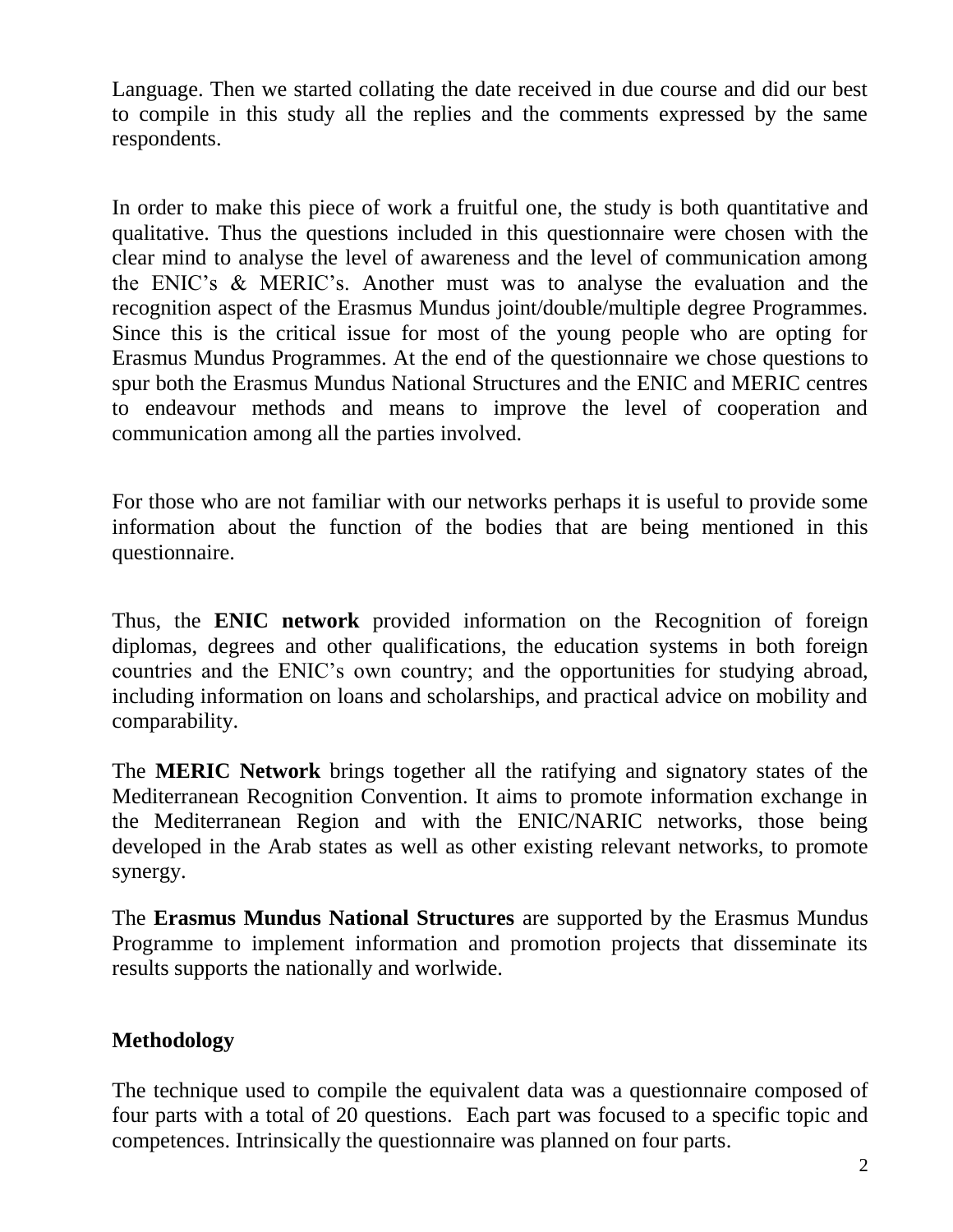In order to make the compilation of the date received more interesting we decided to make use of flags and pie charts. In this manner the results are more visual and to the point.

# **Part One**

In Part One we focused on questions to establish the level of awareness of the ENIC/MERIC Centres onto the Erasmus Mundus (EM) activities and programmes and their relationship with the Erasmus Mundus National Structures (EMNS) 4 questions (Question 1 to 4).

# **Part Two**

In Part two we dealt with questions aimed to help us analyse the type of information and contact that may or may not exist between the ENIC/MERIC Centres and the Erasmus Mundus National Structures - 10 questions (questions 5 to 14).

# **Part Three**

In Part three of the questionnaire we opted for questions that may help us to elicit the real situation on the evaluation and recognition of EM joint/double/multiple degrees and the purpose and the purpose for requesting a recognition statement on the status of EM degree  $-3$  question (Questions  $15 - 17$ ).

# **Part Four**

In the last three questions of the questionnaire that is in Part 4 we focus on three tangible questions to urge stakeholders to focus on the actions that we believe would help in the process to achieve the aim of this project. By training, improve cooperation and by mentioning factual case studies.

The respondents for this questionnaire were the following countries:



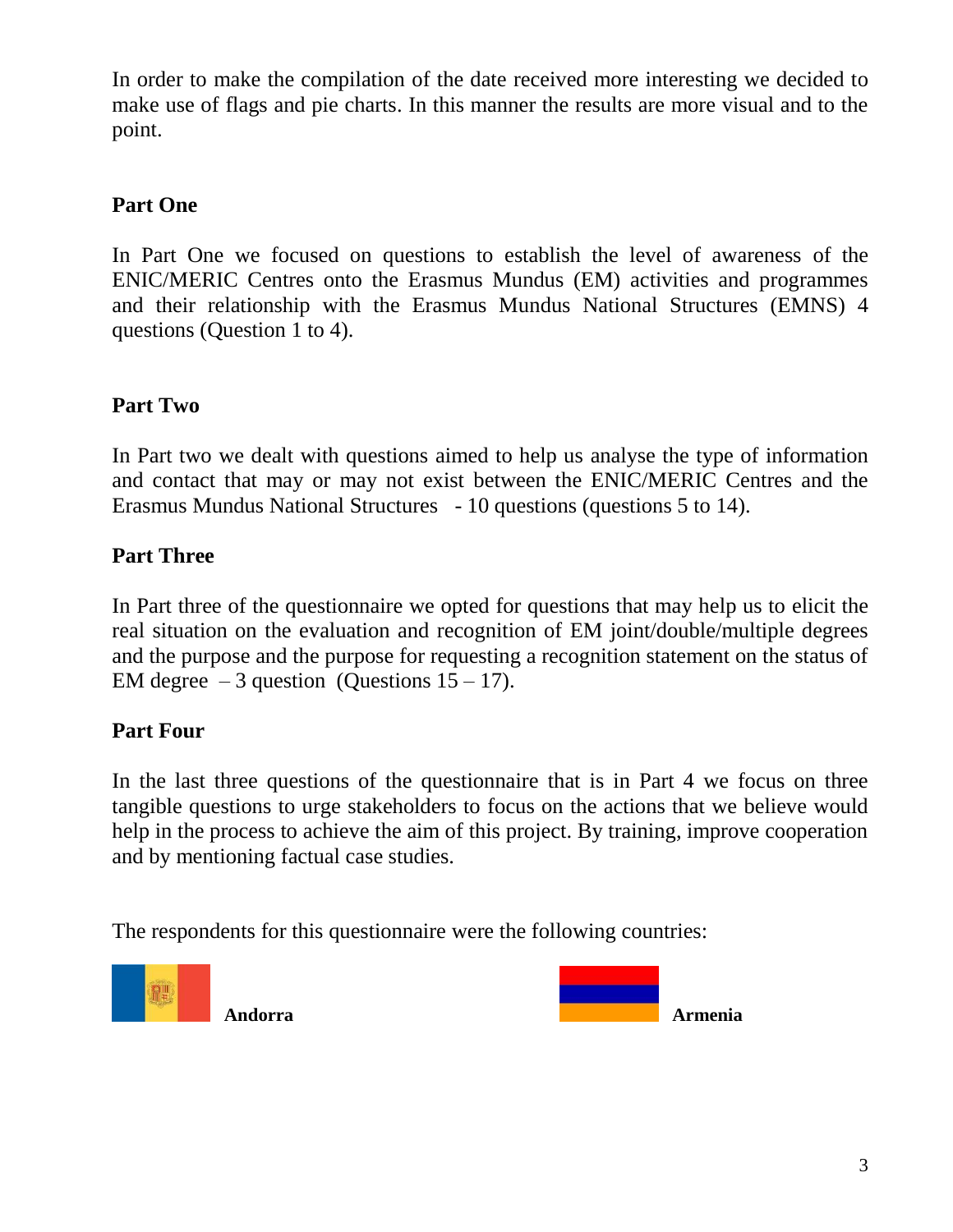



**Australia****Australia Bosnia & Herzegovina** 



This means that in actual fact only 17 countries responded to the questionnaire. Most of them belong directly to the ENIC Network.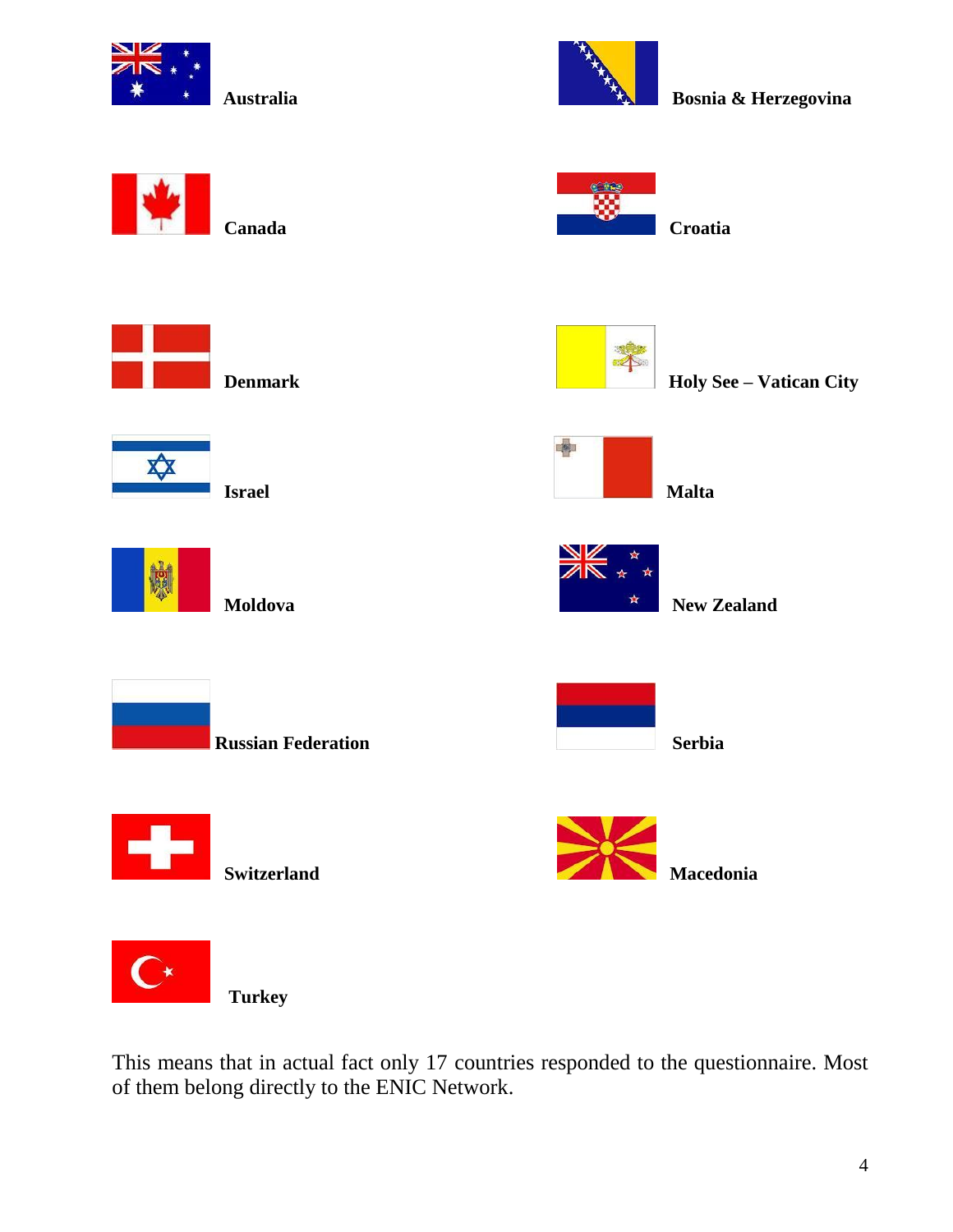At a point we felt the responsibility to draw the attention of the leaders of the project i.e. Italy about the fact that none of the partners in this project i.e. Italy, Estonia, Portugal and Spain though they also belong to the ENIC network responded to this questionnaire. We were informed that they did not respond to this particular questionnaire for the simple reason that they had already responded to the ENIC/NARIC questionnaire, that is Action 2 of the Bridge project.

Furthermore, we regret to report that strictly speaking we did not receive any feedback from the countries that belong directly to the MERIC Network. We cannot pass such a comment without making a direct reference to the Arab Spring which resulted in an overwhelming revolutionary wave in 2011. This Arab Spring creates an interactive timeline of Middle East protest. It was an extraordinary year as pro-democracy rebellions erupt across the Middle East.

Furthermore we felt to remark that the MERIC Network is not that stable and in fact it is flourishing in the same way as the ENIC/NERIC Networks. Unfortunately it seems that the MERIC Network to date is stagnated.

The replies of the respondents were collated both numerical and in percentage. The questions and the respective replies were as follows:

# **Part 1**

**Q 1 – Are you aware of the Erasmus Mundus (EM) Programme and its activities?**

| • Yes, we are aware                      | 70.58%            |
|------------------------------------------|-------------------|
| • Yes, but only know about its existence | 29.41%            |
| $\bullet$ No we den't know about it      | $\Omega$ $\Omega$ |

**No, we don't know about it computer that it computer with**  $\mathbf{0}$ **.**  $\mathbf{0}$ .

![](_page_4_Figure_8.jpeg)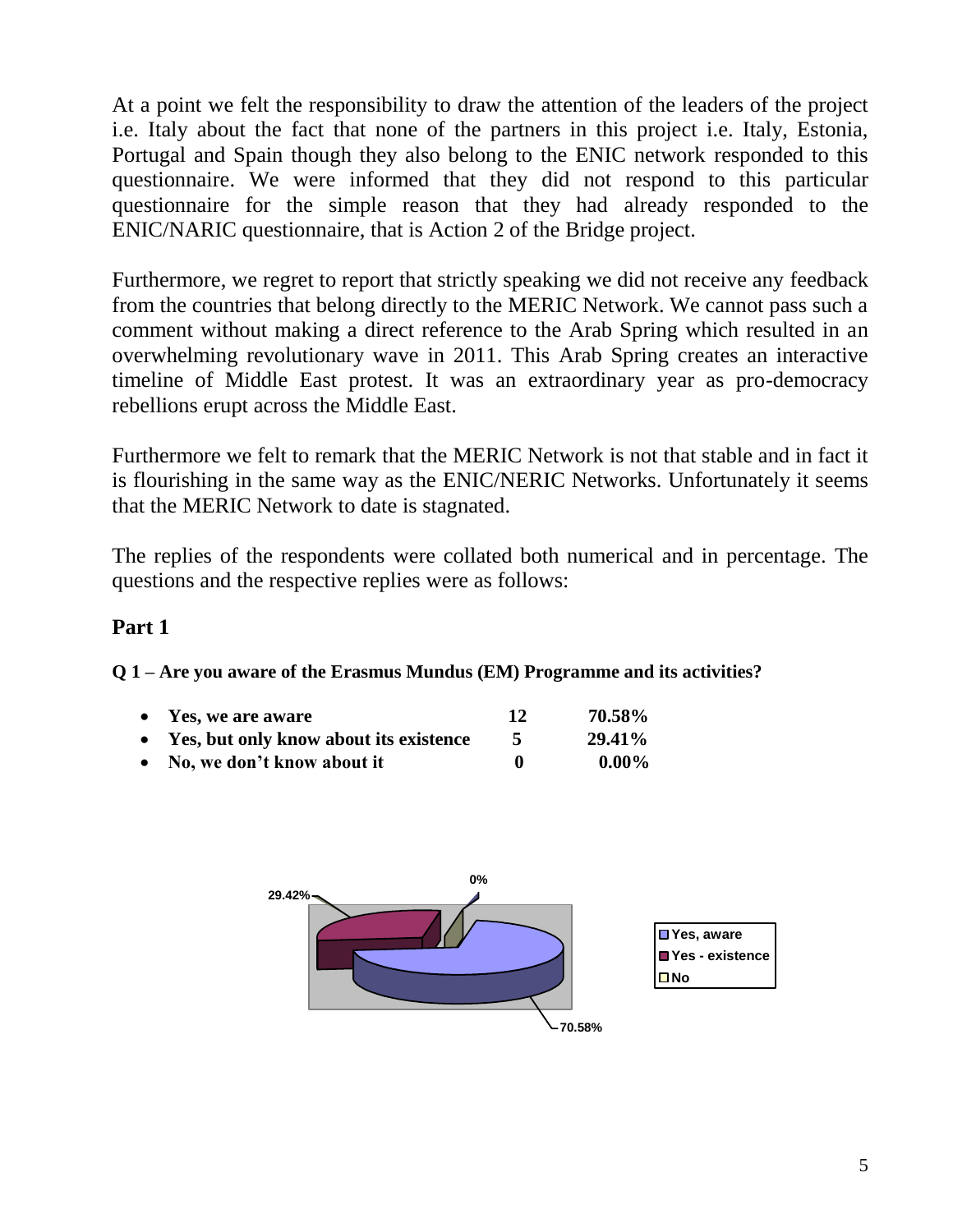**Q 2 – do you know what are the aims and the contents of EM Programme?**

- **Yes, we know what are the aims and the contents of EM Programme 5 29.41%**
- Yes, we know about the aims of EM in general 12 70.58%
- No, we are not aware of them **0.00%** and 0.00%

![](_page_5_Figure_4.jpeg)

| $\blacksquare$ Yes, know of aims and<br>contents |
|--------------------------------------------------|
| ■ Yes, know of aims in general                   |
| $\square$ No, not aware                          |

**Q 3 – Have you ever contacted an EM National Structure?**

| $\bullet$ Yes                     | 47.05% |
|-----------------------------------|--------|
| • No (if not go to question $6$ ) | 52.94% |

![](_page_5_Figure_8.jpeg)

**Q 4 – If yes, please specifies which EM National Structure:**

 **ENIC Russian Federation: European Union is a major promoter of Erasmus Mundus programme in Russia since it was launched in 2004. National coordinator for TEMPUS programme in Russia (Russian TEMPUS Office) is also involved in this activity. NIC ARM was in close cooperation with both entities in 2007-2008 being engaged in project implementation funded by the EC. The name of the project: Mid-term Evaluation of Tempus in Russia – Assessing the contribution of the Tempus to the Bologna Process in Russia.**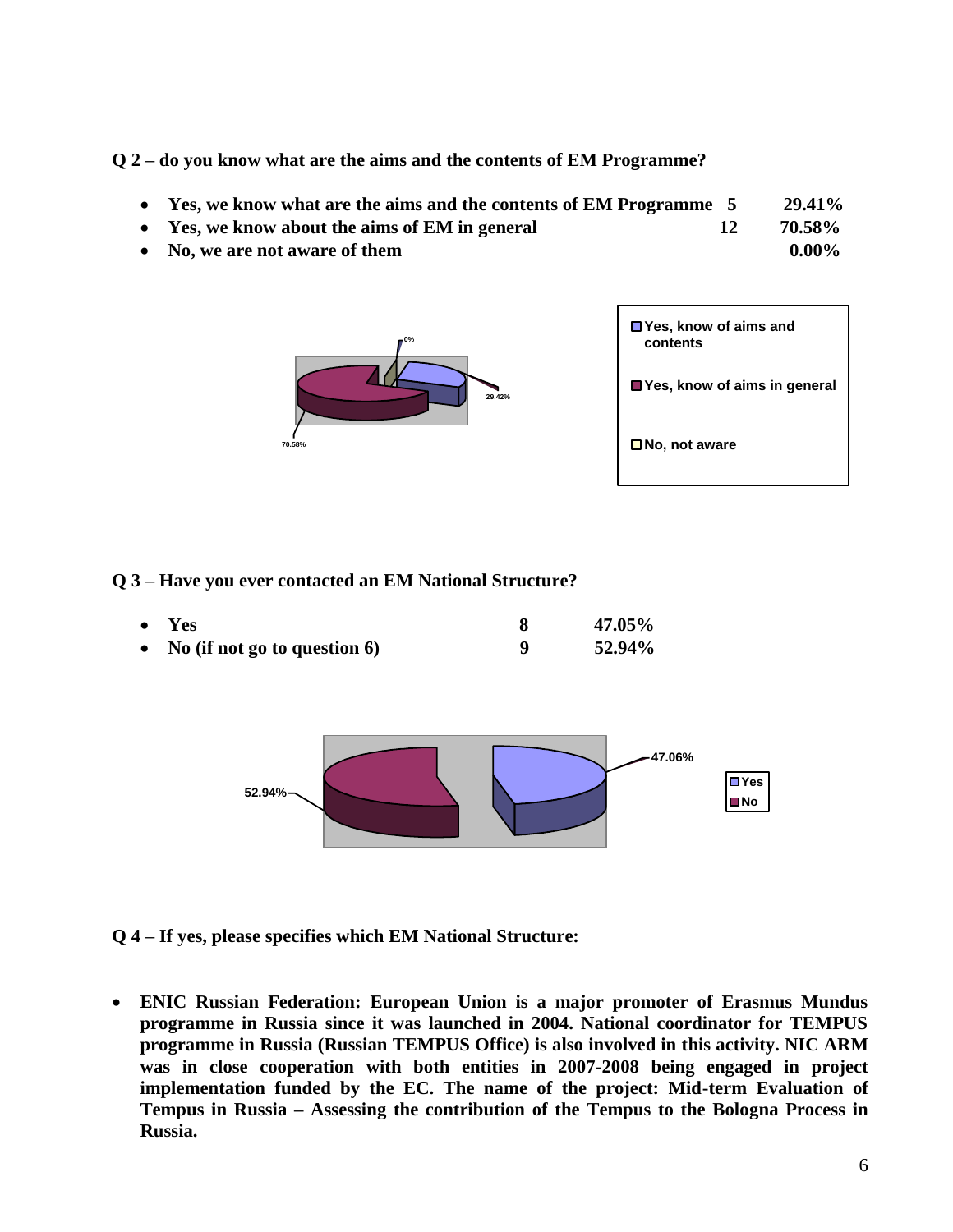- **ENIC Malta: Malta EM National Structure**
- **ENIC Yerevan Armenia: There is no separate structure for the EM programme. There is a TEMPUS Contact Point in Armenia that is also providing information regarding the programme.**
- **ENIC Denmark: The EM Structure lies within the Danish Agency for International Education**
- **ENIC Serbia: EM programme activities are under the jurisdiction of National TEMPUS Office of the Republic of Serbia, which is a partner of the Ministry of Education and Science of the Republic of Serbia. The Erasmus Mundus programme has been launched in 2004/2005 (at first in respect of scholarships for students and teachers). Since 2008 Serbia has been enabled to participate in all sorts of Erasmus Mundus programmes.**
- **ENIC Turkey: Although Turkey does not fully participate in the Erasmus Mundus programme, citizens of Turkey can participate as a third country national. Turkish National Agency responsible for Lifelong Learning Programme is designated by the National Authority to be the contact point for EM.**

## **Part 2**

**Q 5 – What kind of information did you ask for?**

| <b>EM</b> courses<br>$\bullet$             | 3            | $17.65\%$ |
|--------------------------------------------|--------------|-----------|
| <b>EM</b> consortia<br>$\bullet$           | 3            | 17.65%    |
| • Admission to and enrolment in EM courses | 2            | 11.76%    |
| • Assessment and recognition of EM degrees |              | 5.88%     |
| • Partner HEIs of EM courses               |              | 5.88%     |
| <b>Other</b><br>$\bullet$                  | $\mathbf{2}$ | 11.76%    |
| $\bullet$ No Reply                         | 5            | 29.42%    |

#### *Comments*

**ENIC Armenia: General information statistics related to Armenia**

**Holy See: Informal meetings (as Holy See's HEI's are not eligible to EM)**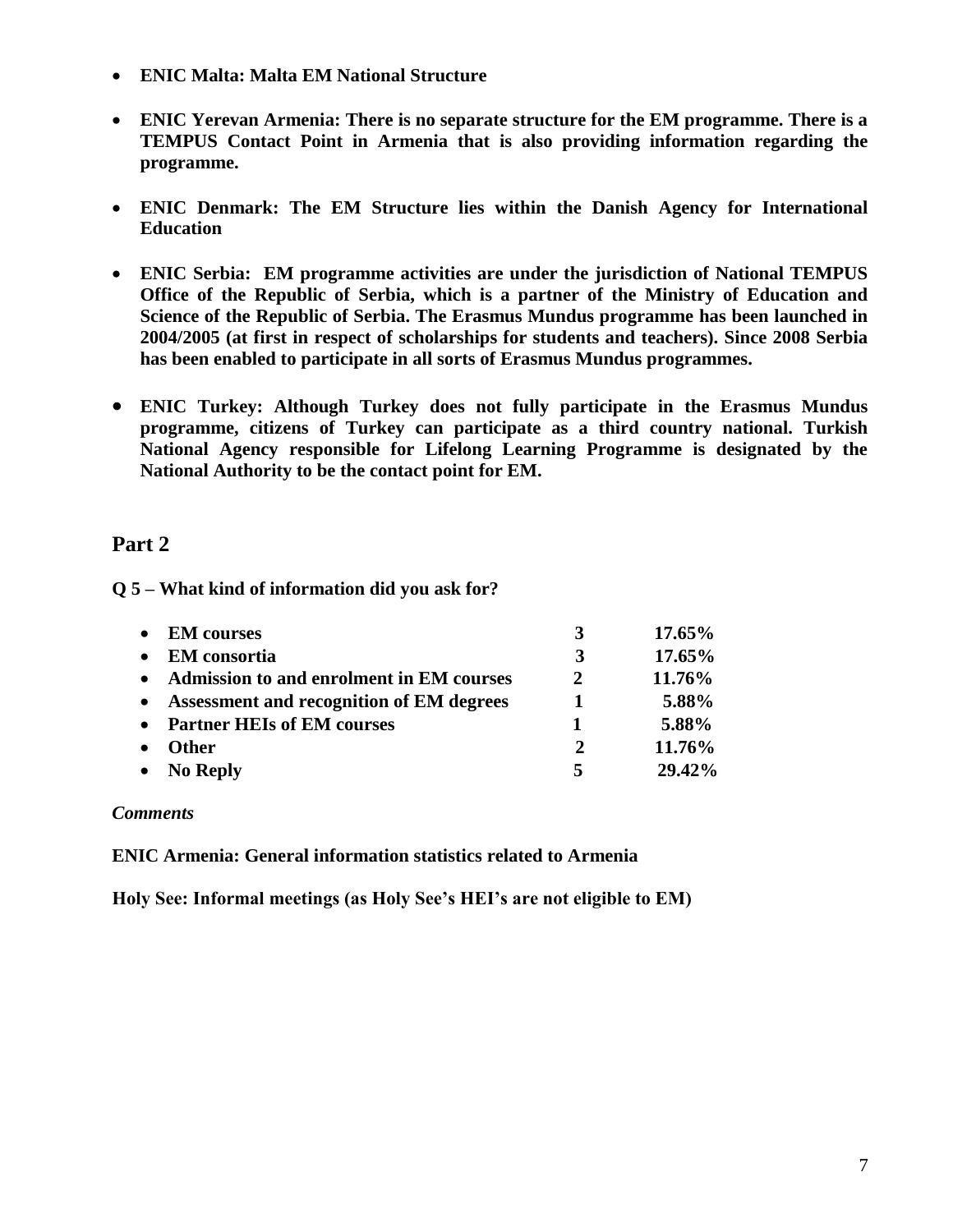![](_page_7_Figure_0.jpeg)

**Q 6 –Have you ever been connected by an EM National Structure?**

| $\bullet$ Yes                  | 41.18% |
|--------------------------------|--------|
| • No (If no, go to question 9) | 58.82% |

![](_page_7_Figure_3.jpeg)

**Q 7 – If yes, please specify by which EM National Structure:**

- **Enic Russian Federation: By both structures indicated in p.4. During 2007 – 2008 for reasons indicated in p.4**
- **Enic Demnark: Danish EM**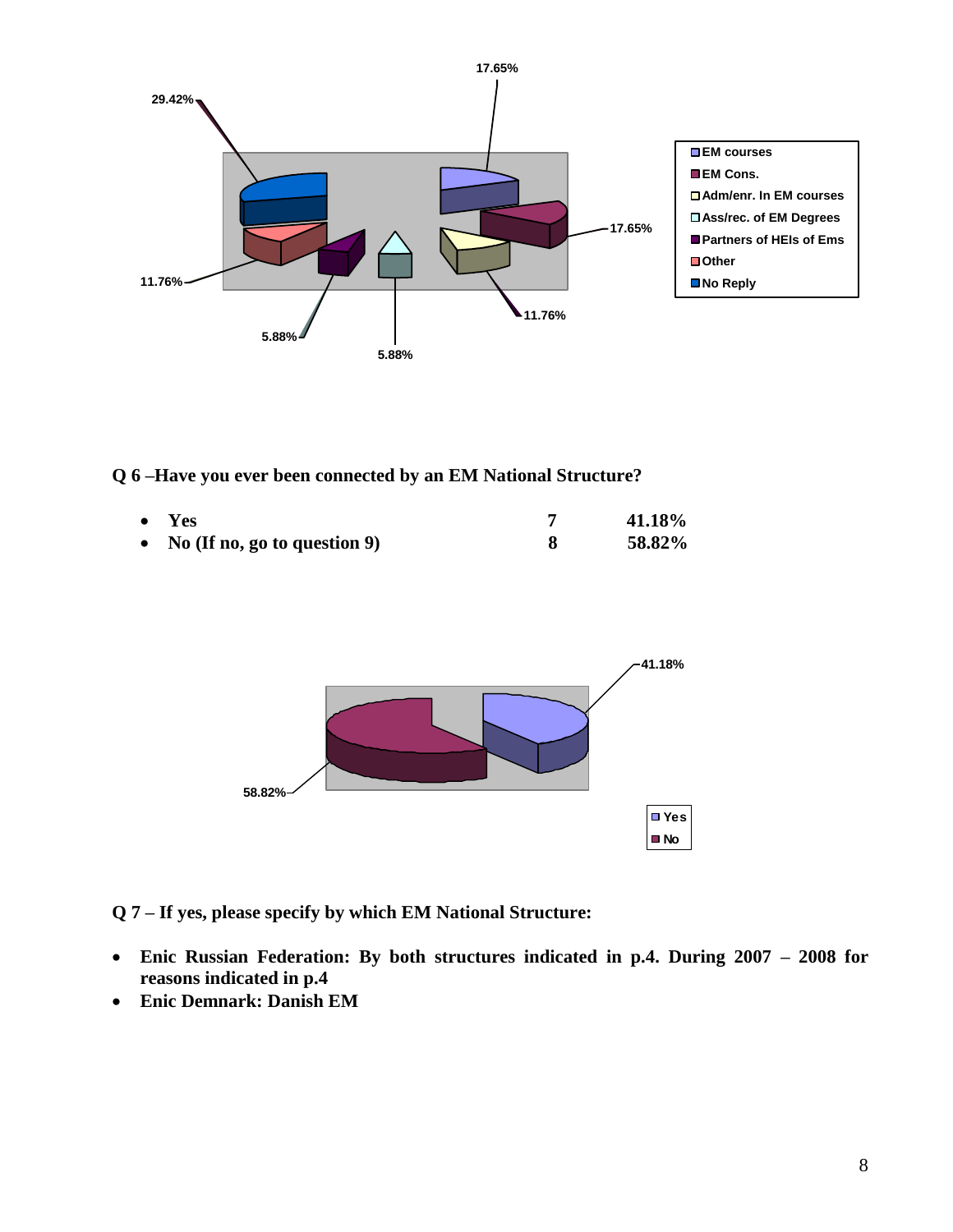**Q 8 – What kind of information did they ask for? (Multiple answers allowed)**

|           | <b>Eligibility for HE institutions</b>                                          |              | 5.88%    |
|-----------|---------------------------------------------------------------------------------|--------------|----------|
|           | <b>Recognition/accreditation status of foreign HEIs</b>                         | 3            | 17.65%   |
|           | <b>National Legislation on joint programmes</b>                                 | 4            | 23.54%   |
|           | Procedures for admission to and enrolment in a EM course                        | 0            | $0.00\%$ |
| $\bullet$ | Evaluation of foreign qualifications in compliance with national<br>legislation | $\mathbf{2}$ | 11.76%   |
| $\bullet$ | Procedure to develop a joint programme                                          |              | 5.88%    |
| $\bullet$ | Procedure to award a joint degree                                               |              | 5.88%    |
| $\bullet$ | Procedures to award a joint DS                                                  | $\mathbf 0$  | $0.00\%$ |
|           | <b>Option 9</b>                                                                 | 3            | 17.65%   |
|           | <b>No Reply</b>                                                                 |              | 11.76%   |

![](_page_8_Figure_2.jpeg)

**Q 9 – Have you ever been invited by any Erasmus Mundus National Structure to their national meetings/seminars?**

| $\bullet$ Yes                   | 35.30% |
|---------------------------------|--------|
| • No (If no, go to question 11) | 64.70% |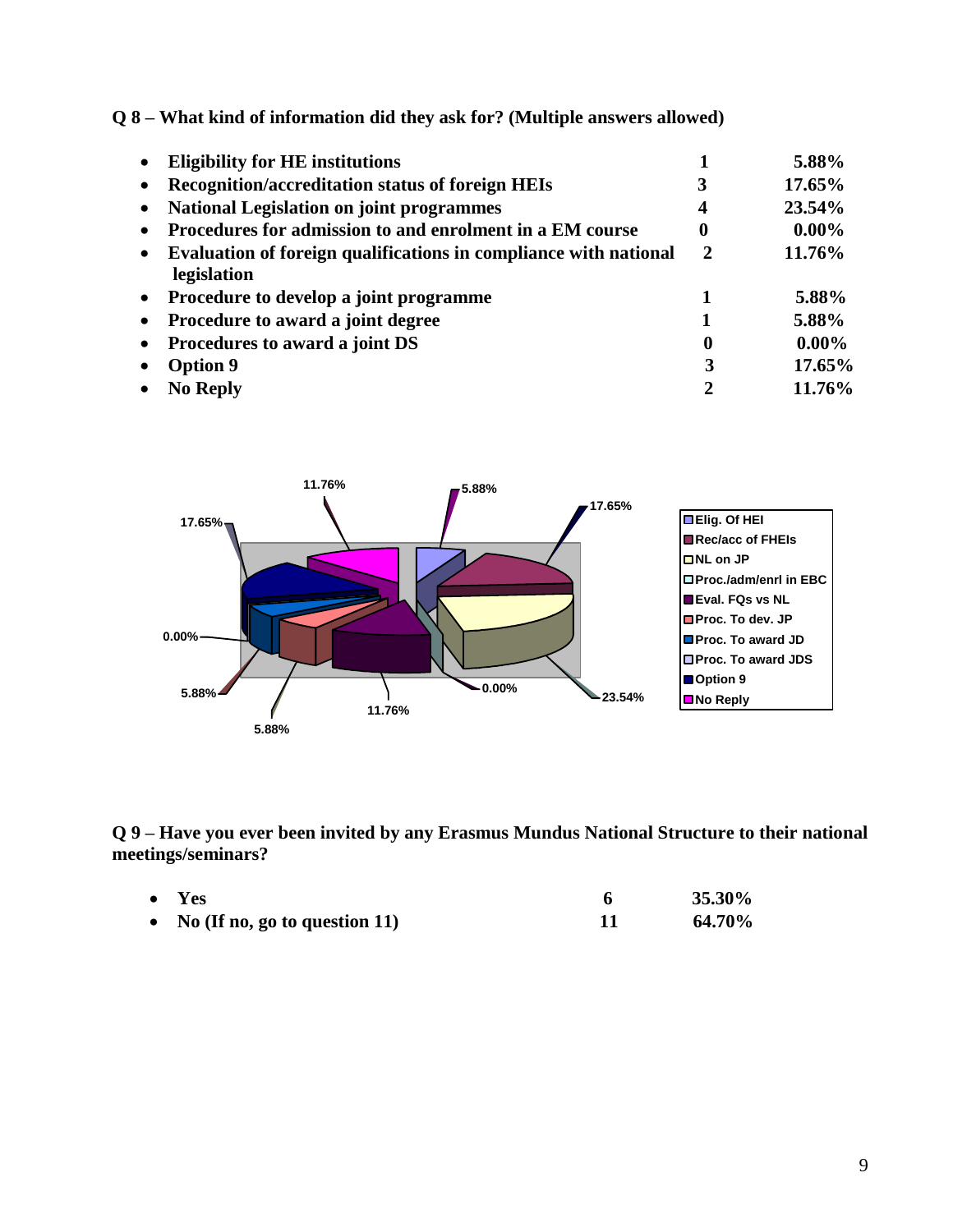![](_page_9_Figure_0.jpeg)

**Q 10 – If yes please indicate by whom and what kind of event you have participated in:**

- **ENIC Russian Federation: The project indicated in p.4. culminated with national seminar organized by the Delegation of the European Union in December 2007. Mr Gennady Lukichev made a presentation on specific part of the project results.**
- **ENIC Malta: With Malta EM National Structure. EM information meeting organised specifically for university students.**
- **ENIC Denmark: Invited, but never attended**
- **Holy Sees: At "International Seminar on Joint Degrees" organised by Lithuanian Erasmus Mundus National Structure (in collaboration with University of Vilnius and JOIMAN network) and held in Vilnius October 29, 2010.**
- **Denmark: We constantly participate in the regular Erasmus coordinators meeting at national level where Erasmus Mundus programme has also been introduces and promoted.**

#### **Q 11 – Have ever contacted the EU Delegation in your country about EM Programme?**

| $\bullet$ Yes                      | 23.54% |
|------------------------------------|--------|
| • No (If no, go to question $13$ ) | 76.46% |

![](_page_9_Figure_9.jpeg)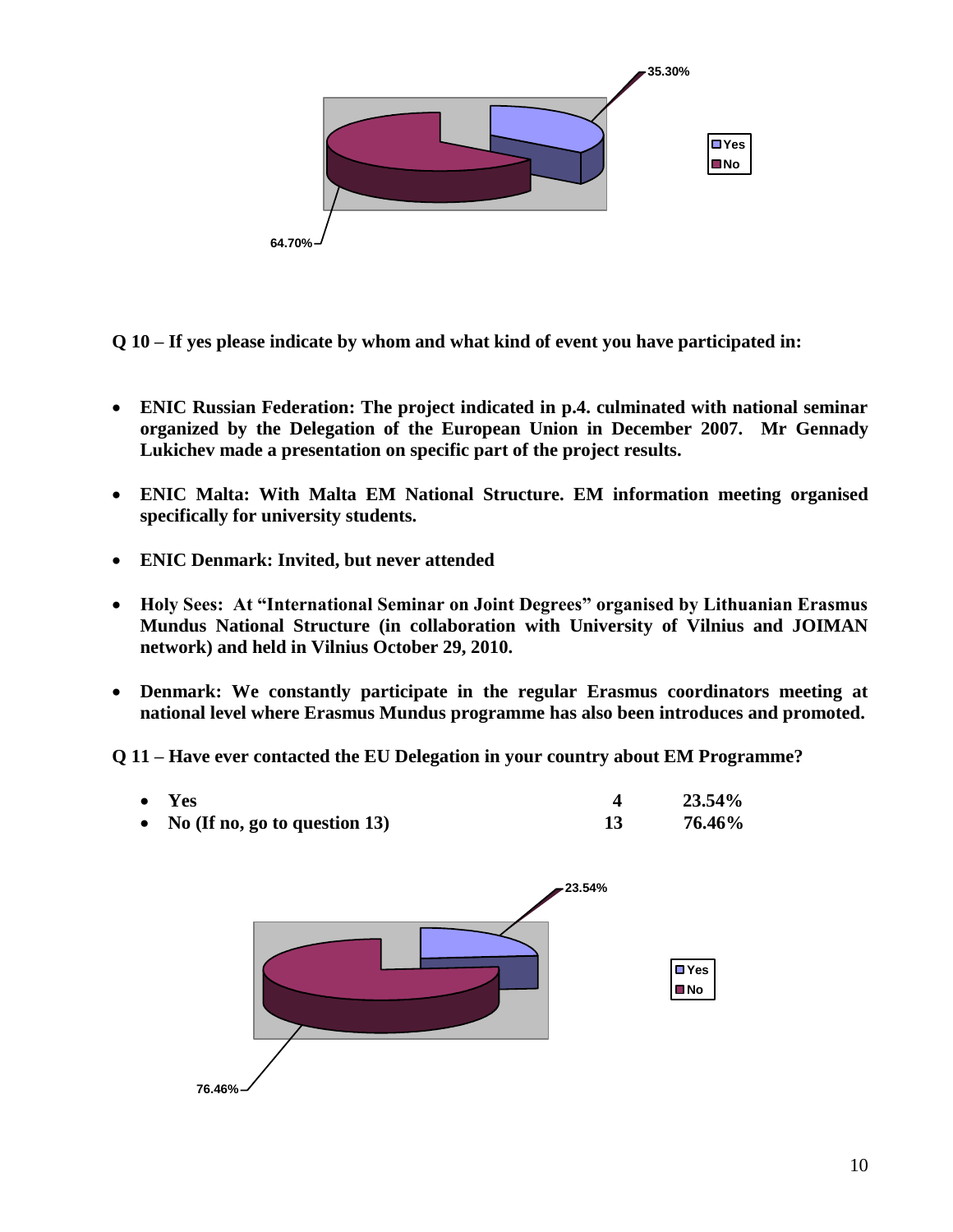**Q 12 – What kind of information did you usually ask for? (Multiple answers allowed)**

| $\bullet$ | <b>General Information</b>               | 6        | 35.30%   |
|-----------|------------------------------------------|----------|----------|
|           | <b>EM</b> courses                        | 1        | 5.88%    |
| $\bullet$ | Admission to and enrolment to EM courses | 2        | 11.76%   |
|           | Assessment and recognition to EM degrees | $\bf{0}$ | $0.00\%$ |
| $\bullet$ | <b>Partner HEIs of EM courses</b>        | 1        | 5.88%    |
|           | <b>Others:</b>                           | $\bf{0}$ | $0.00\%$ |
|           | No reply given                           |          | 41.18%   |

![](_page_10_Figure_2.jpeg)

**Q 13 – Have you ever been contacted by the EU Delegation in your country about EM programme?**

| $\bullet$ Yes |                                    | 11.76% |
|---------------|------------------------------------|--------|
|               | • No (If no, go to question $15$ ) | 76.48% |
|               | • No Reply                         | 11.76% |

![](_page_10_Figure_5.jpeg)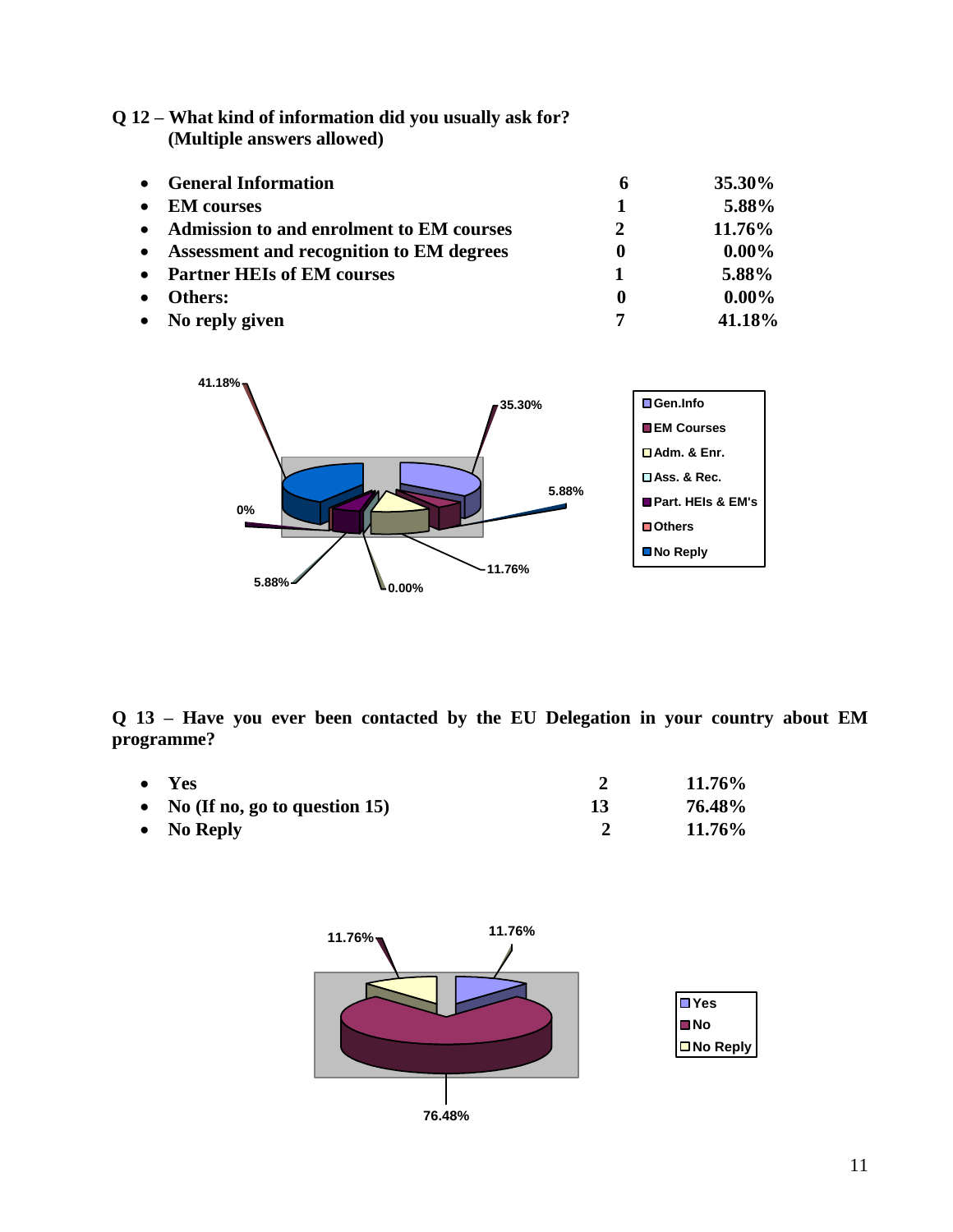**14 – What kind of information did they ask for? (Multiple answers allowed)**

|           | <b>Eligibility of HEIs</b>                                          | 2                | 11.76%   |
|-----------|---------------------------------------------------------------------|------------------|----------|
|           | Recognition/accreditation status of foreign HEIs                    | 2                | 11.76%   |
|           | National legislation on joint programmes                            | $\mathbf 0$      | $0.00\%$ |
|           | Procedures for admission to and enrolment in an EM courses          | $\mathbf 0$      | $0.00\%$ |
|           | Evaluation of foreign qualification in compliance with the national | 1                | 5.88%    |
|           | Legislation                                                         |                  |          |
| $\bullet$ | Procedures to develop a joint programme                             | $\mathbf 0$      | $0.00\%$ |
|           | Procedure to award a joint degree                                   | $\boldsymbol{0}$ | $0.00\%$ |
|           | Procedure to award a joint diploma supplement                       | $\boldsymbol{0}$ | $0.00\%$ |
|           | Other:                                                              | 0                | $0.00\%$ |
|           | No reply                                                            | 12               | 70.60%   |

![](_page_11_Figure_2.jpeg)

**15 – Have you ever been contacted for the evaluation of an EM joint/double/multiple degree?**

| $\bullet$ Yes                     |   | 29.41% |
|-----------------------------------|---|--------|
| • No(If no, go to question $18$ ) | a | 52.94% |
| • No reply                        |   | 17.65% |

![](_page_11_Figure_5.jpeg)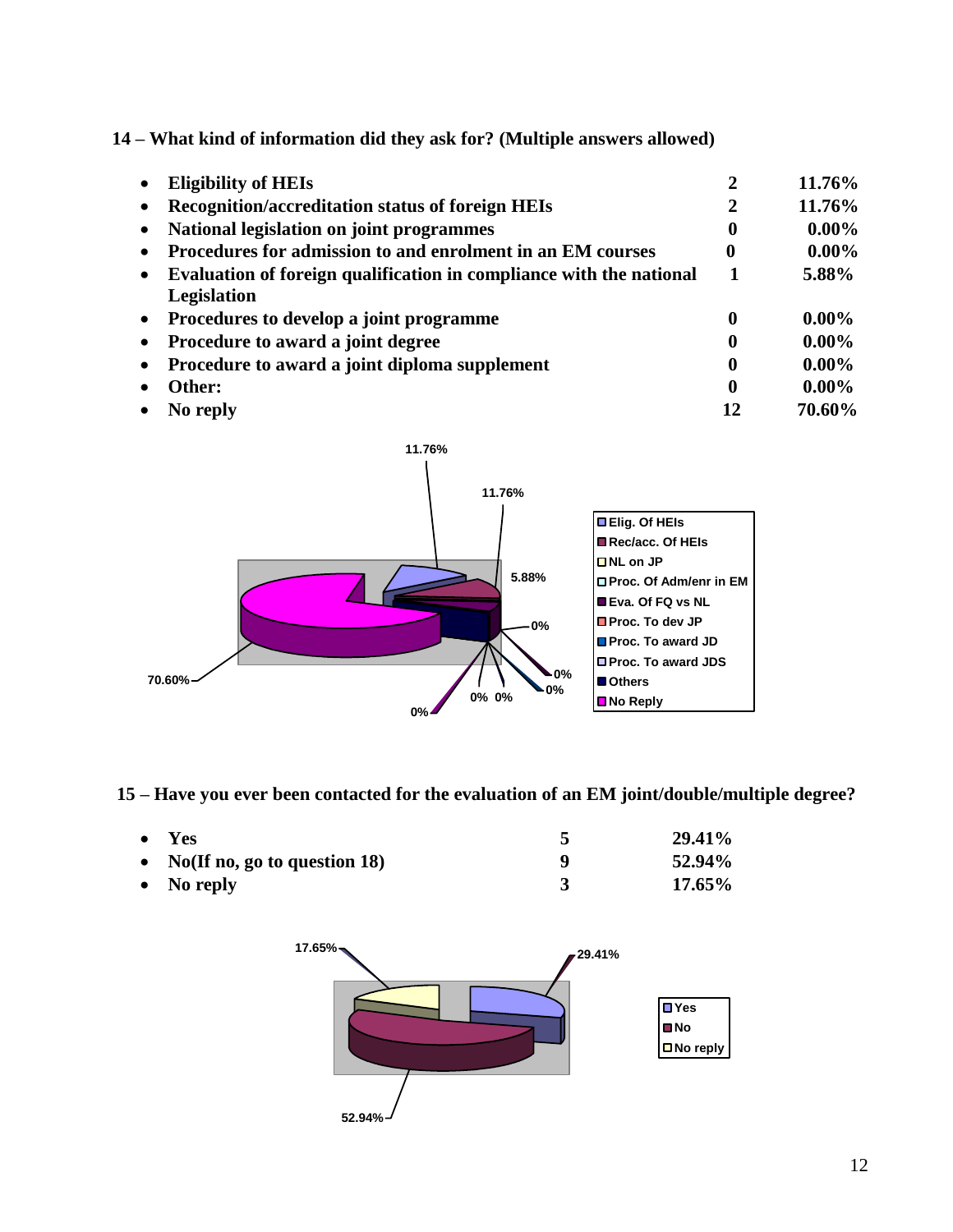| Q 16 – If yes, by: (Multiple answers allowed) |  |
|-----------------------------------------------|--|
|-----------------------------------------------|--|

| • Holders of the degree | 6            | <b>35.30%</b> |
|-------------------------|--------------|---------------|
| - HET<br>$\bullet$      | $\mathbf{2}$ | 11.76%        |
| • National authority    | 2            | 11.76%        |
| $\bullet$ Employer      | $\mathbf{2}$ | 11.76%        |
| $\bullet$<br>Other:     |              | 5.88%         |
| $\bullet$ No reply      | 4            | 23.54%        |

![](_page_12_Figure_2.jpeg)

## **Q 17 – If yes, for which purpose? (Multiple answers allowed)**

| $\bullet$             | <b>Academic recognition</b>           | 5              | 29.41%   |
|-----------------------|---------------------------------------|----------------|----------|
| $\bullet$             | <b>Professional recognition</b>       | $\overline{4}$ | 23.54%   |
| $\bullet$             | <b>Enrolment in a national course</b> |                | 5.88%    |
| Other:<br>$\bullet$   |                                       |                | $0.00\%$ |
| No reply<br>$\bullet$ |                                       |                |          |
|                       | 41.17%                                |                |          |

![](_page_12_Figure_5.jpeg)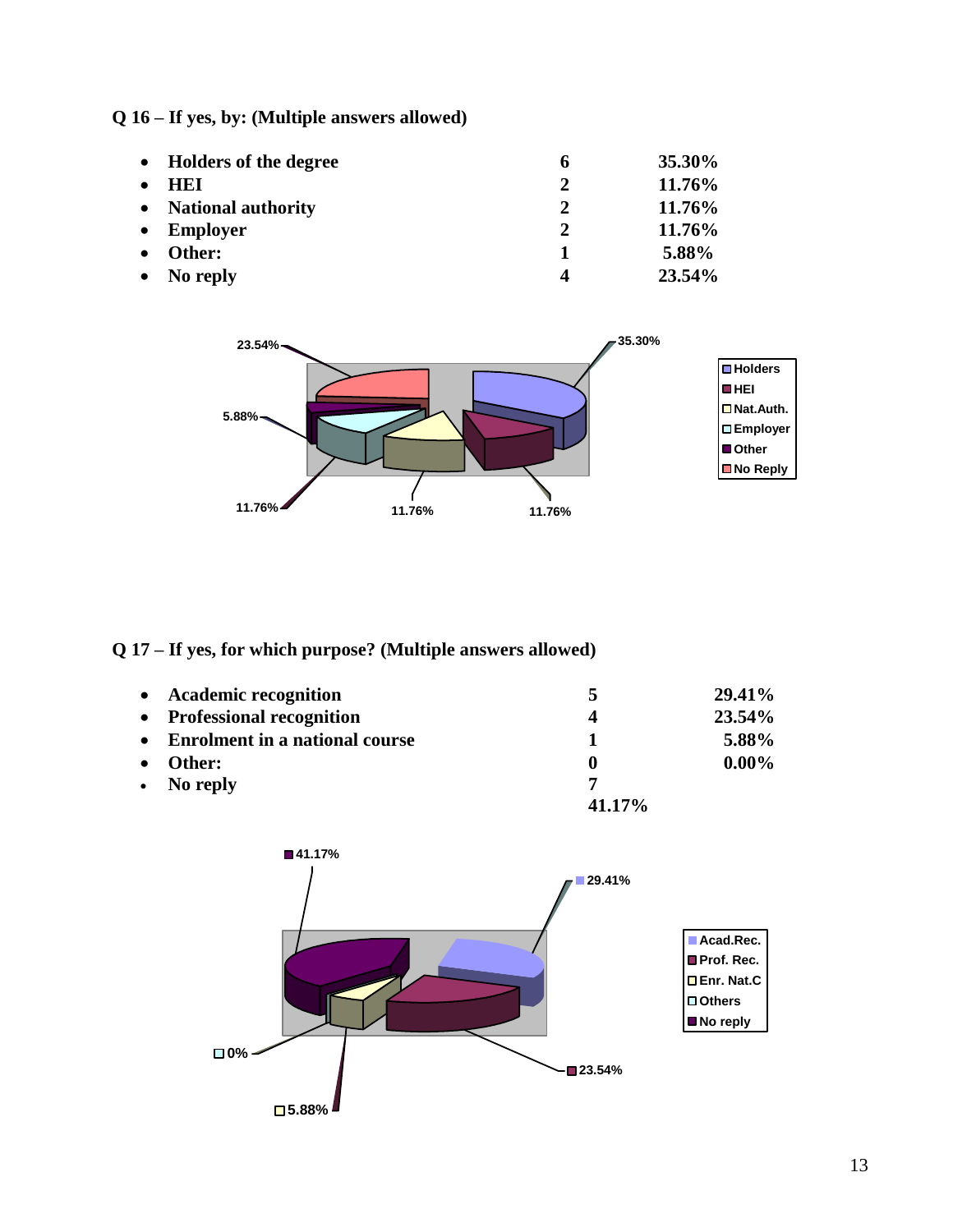**Q 18 – Would it be useful for your staff to be trained about EM Programme?**

| 12 | 70.58% |
|----|--------|
|    | 23.54% |
|    | 5.88%  |
|    |        |

![](_page_13_Figure_2.jpeg)

**Q 19 – Could you suggest any specific actions to improve the cooperation between EM Programme and the network of ENIC/MERIC centres? (Max 3 topics)**

**Q 20 – Do you have any case studies about recognition issues from EM Programmes that could be relevant in order to reinforce the cooperation between EMNS and ENIC/MERIC centres? (Max 3 topics)** 

![](_page_13_Figure_5.jpeg)